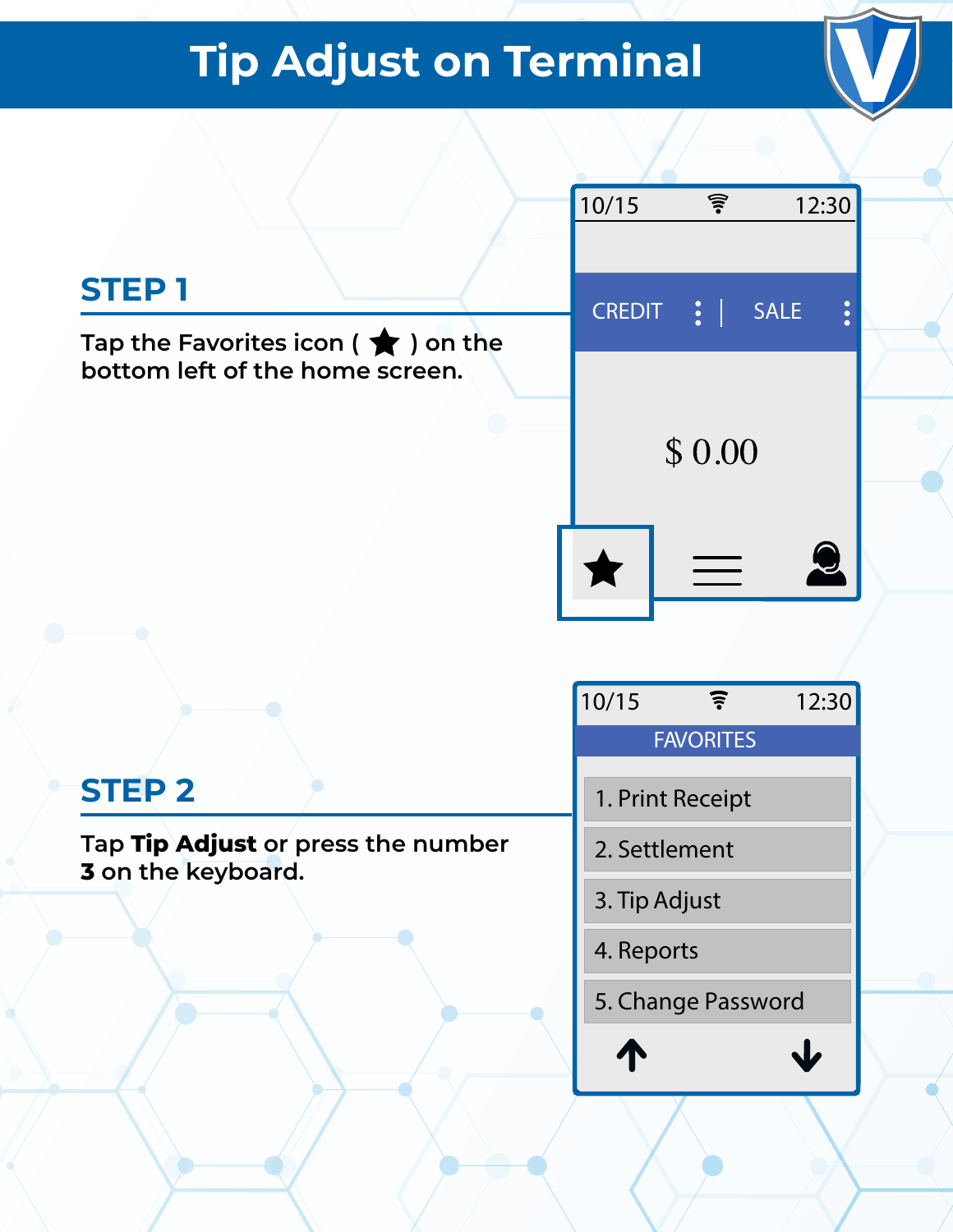## **STEP 3**

**Select the Transaction by searching either the last 4 of card, or the Transaction Number.**

| 10/15 | $\boldsymbol{\widehat{\bar{\tau}}}$ | 12:30 |
|-------|-------------------------------------|-------|
|       | <b>TIP ADJ</b>                      |       |
|       | 1. Tran Number                      |       |
|       | 2. Card Number                      |       |
|       |                                     |       |
|       |                                     |       |
|       |                                     |       |
|       |                                     |       |
|       |                                     |       |

|                                      | 10/15                          |  | 12:30                    |
|--------------------------------------|--------------------------------|--|--------------------------|
|                                      | <b>Tip Adjust</b>              |  |                          |
| <b>STEP 4</b>                        |                                |  |                          |
| Once entered, confirm the            | Tran: 2<br>Visa                |  | <b>SALE</b><br>**** 6684 |
| transaction that appears is correct, | Amount                         |  | \$10.00                  |
| then press OK.                       | Tip<br>Total                   |  | \$1.50<br>\$12.29        |
|                                      | <b>RRN</b>                     |  | 129218750469             |
|                                      | 10/19/2021<br>$\otimes$ CANCEL |  | 14:04<br>$\oslash$ OK    |
|                                      |                                |  |                          |



**MERCHANT | PORTAL**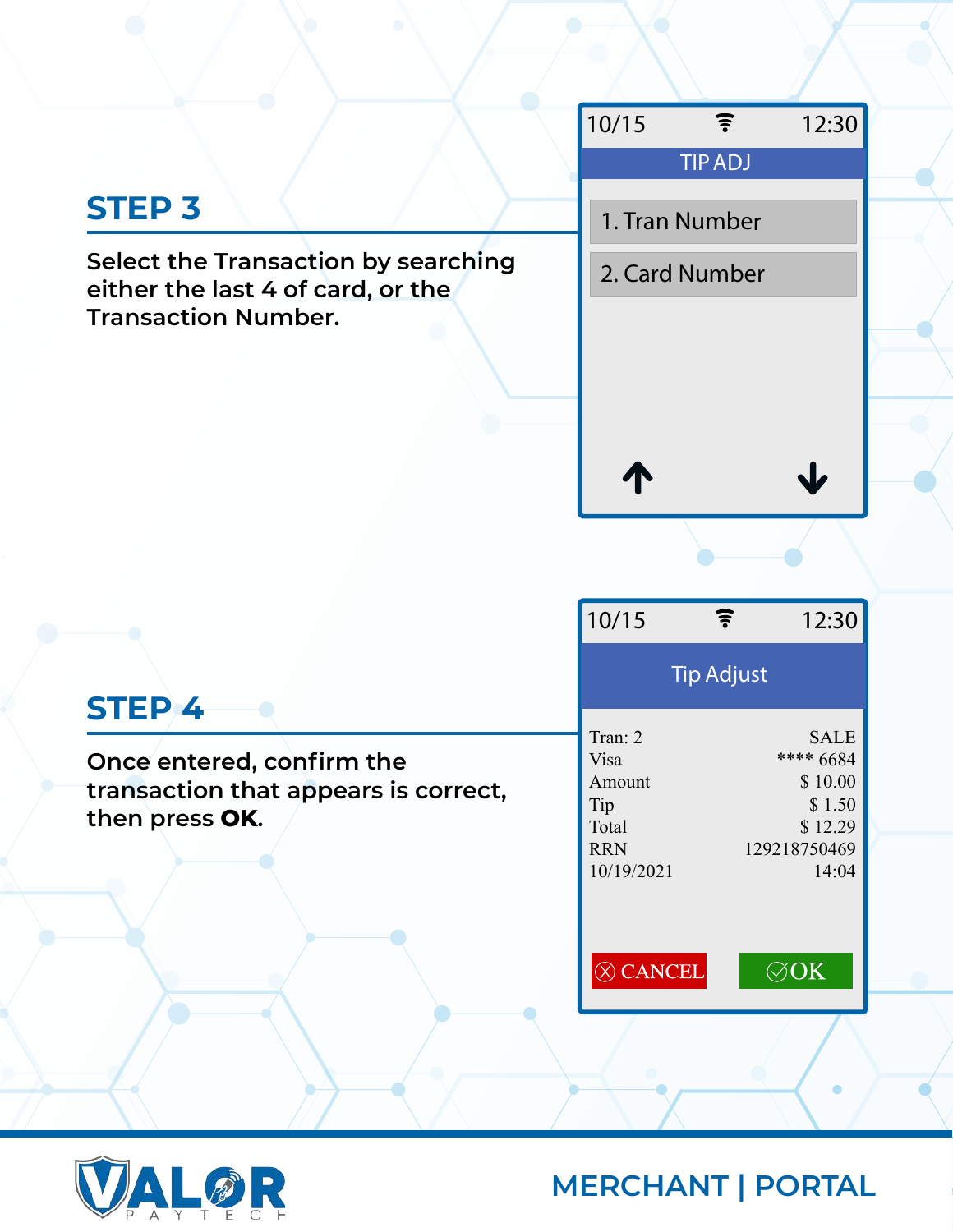



**MERCHANT | PORTAL**